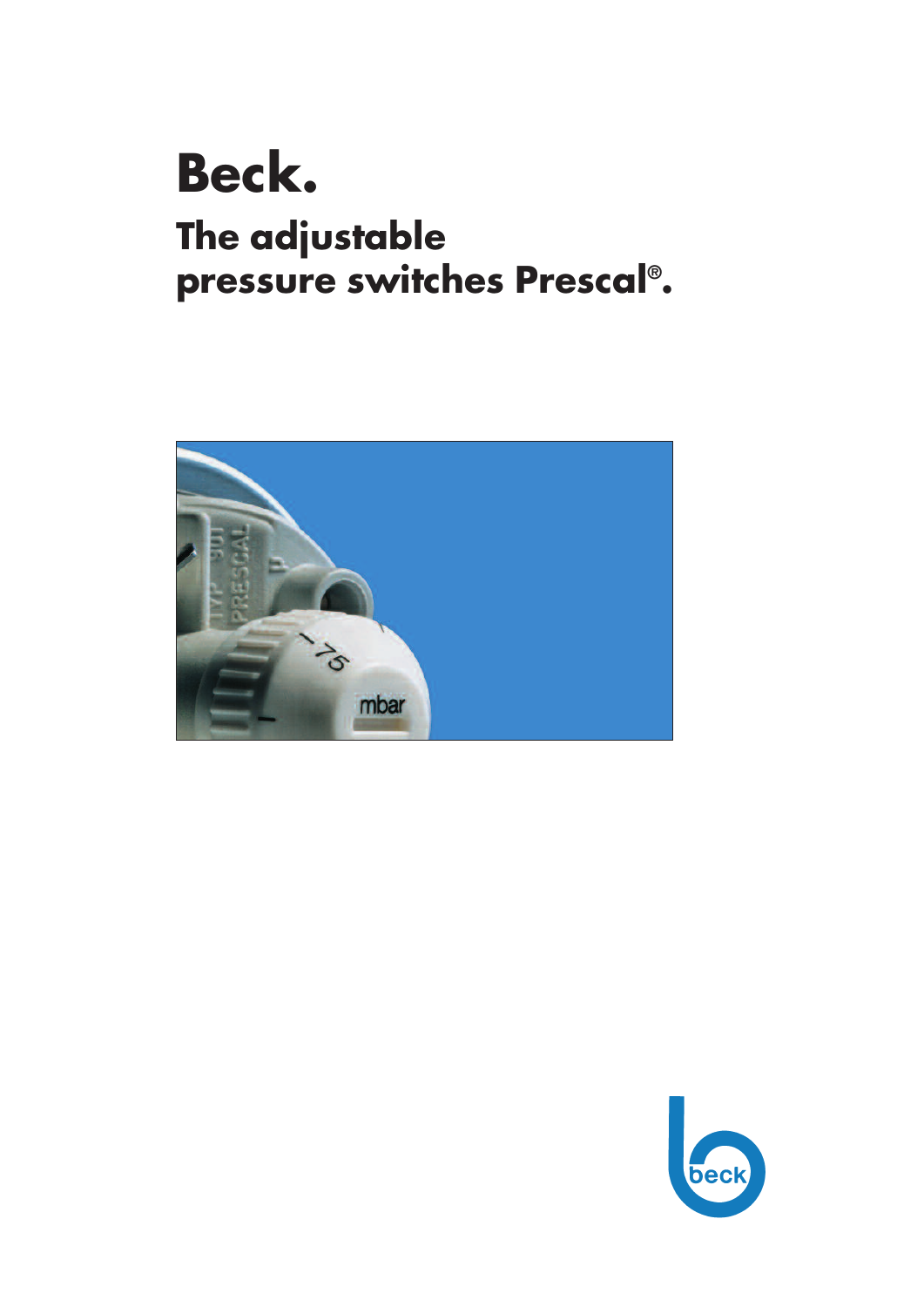# **Pressure switch 901 Prescal®**

with adjustable setting

#### **Application**

Adjustable pressure switch monitoring overpressure, vacuum or differential pressure of liquid and gaseous – also aggressive – media.

The pressure switch uses a scaled adjustment knob to enable the adjustment of trip and reset pressure without the use of a screwdriver.

#### **Temperature range**

Ambient temperature from -20° C to 85° C. Temperature of media from 85° C or 130° C depending on material of pressure connection and diaphragm.

#### **Diaphragm material**

Depending on media NBR, Silicone, FKM (Viton®), EPDM. For 901.8x Silicone, others upon request.

#### **Electrical rating**

Values indicated for resistive load

AgNi-contacts: 6(1.5) A/250 VAC 2 A/24 VDC<br>100 mA/24 VAC Gold-plated contacts: 30 mA/24 VDC

AgNi-contacts up to 10 A/250 VAC can be supplied upon request.

#### **Electrical connection**

AMP connection 6.3 mm x 0.8 mm DIN 46244.

#### **Arrangement of contacts**

for 901.6x, 901.8x, only for 901.7x 901.9x





#### **CE Conformity**

each depending on technical specification: Low Voltage Directive 2006/95/EC; RoHS Directive 2011/65/EC; ATEX-Directive 94/9/EC; Gas Appliance Directive 90/396/EC (only for Type 901.61 to 901.65 with brass pressure connection).

#### **Life**

Minimum 10<sup>6</sup> cycles.

#### **Damping**

Restrictors alternatively with 0.3/0.5/0.8 mm diameter.

#### **Accessories**

Various mounting brackets and protection caps with IP 44, IP 54 and IP 65.

#### **Mounting position**

Mounting in any position, to be specified for settings below 100 mbar.

#### **Pressure connection**

| Type          | Tube connection  |          |           | Threaded connection      |                          |                          |         |  |
|---------------|------------------|----------|-----------|--------------------------|--------------------------|--------------------------|---------|--|
|               | $5.0 \text{ mm}$ | $6.5$ mm | $10.0$ mm | M10x1                    | G $1/8$                  | G $1/4$                  | G $1/2$ |  |
| $901.61 - 65$ | PA               | PA, PPS  | PA, PPS   | PA, PVDF                 | PA, PVDF                 | CuZn40, $V_2A$           | CuZn40  |  |
|               |                  |          |           | CuZn40, $V_2A$           | CuZn40, V <sub>2</sub> A |                          |         |  |
| $901.66 - 68$ |                  |          |           | CuZn40, V <sub>2</sub> A | CuZn40, $V_2A$           | CuZn40, $V_2A$           | CuZn40  |  |
| $901.71 - 76$ | PA               | PA, PPS  | PA, PPS   | PA, PVDF                 | PA, PVDF                 | CuZn40, $V_2A$           |         |  |
|               |                  |          |           | CuZn40, $V_2A$           | CuZn40, $V_2A$           |                          |         |  |
| $901.77 - 78$ |                  |          |           | CuZn40, $V_2A$           | CuZn40, V <sub>2</sub> A | CuZn40, V <sub>2</sub> A | CuZn40  |  |
| 901.8x        |                  | PA       |           |                          |                          |                          |         |  |
| 901.91-93     |                  |          |           | CuZn40                   | CuZn40, $V_2A$           | CuZn40, $V_2A$           |         |  |

PA = polyamide, PVDF = polyvinyldifluoride, PPS = polyphenylensulfide, CuZn40 = brass, V<sub>2</sub>A = stainless steel

For temperature above 85° C metal or PPS pressure connection is required. Upon request pressure connections of other sizes, other plastics or brass nickel-plated are available.

Viton® is a registered trademark of DuPont Dow Elastomers.

Prescal® is a registered trademark of Beck GmbH Druckkontrolltechnik.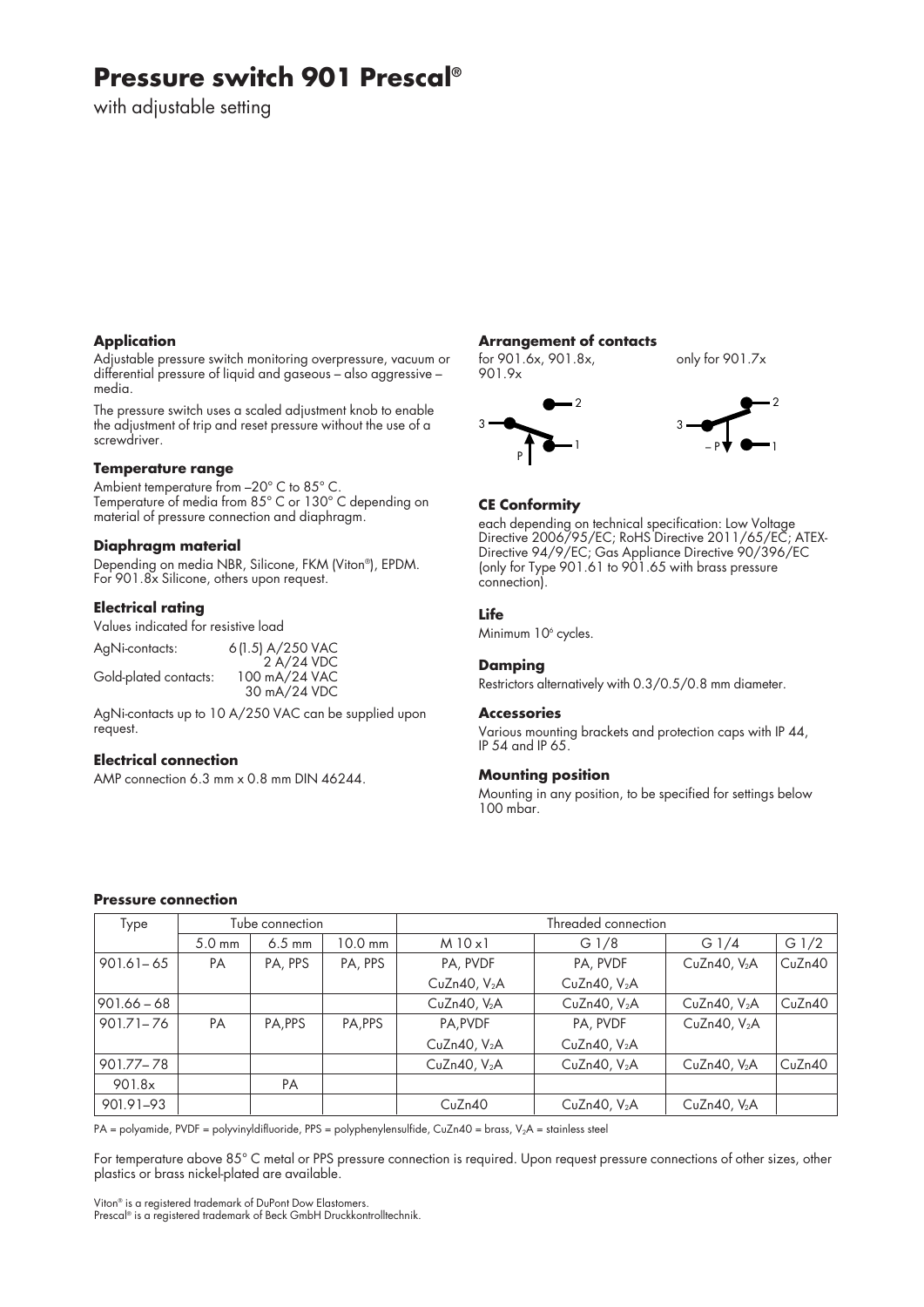

### **Overpressure range**

| Type   | Adjustment range<br>for trip pressure |                    | Tolerance<br>band in % of | Switching<br>differential | Maximum positive<br>working pressure | Maximum negative<br>working pressure |
|--------|---------------------------------------|--------------------|---------------------------|---------------------------|--------------------------------------|--------------------------------------|
|        | from                                  | to                 |                           |                           | standard/extended                    | standard/extended                    |
| 901.61 | 5                                     | 20 mbar            | ±10%                      | 3 mbar                    | $0.5/4$ bar                          | $-/-1$ bar                           |
| 901.62 | 10                                    | 50 mbar            | ±10%                      | 5 mbar                    | $0.5/4$ bar                          | $-/-1$ bar                           |
| 901.63 | 25                                    | 100 mbar           | ±10%                      | 10 mbar                   | $0.5/4$ bar                          | $-/-1$ bar                           |
| 901.64 | 50                                    | 250 mbar           | ±10%                      | 20 mbar                   | $1/4$ bar                            | $-/-1$ bar                           |
| 901.65 | 100                                   | 500 mbar           | ±10%                      | 50 mbar                   | $1/4$ bar                            | $-/-1$ bar                           |
| 901.66 | 250                                   | 1.000 mbar         | ±10%                      | 150 mbar                  | 10 bar                               | $-1$ bar                             |
| 901.67 | 500                                   | 1.500 mbar         | $±10\%$                   | 250 mbar                  | 10 bar                               | $-1$ bar                             |
| 901.68 | 1.000                                 | 3.000 mbar         | ±10%                      | 500 mbar                  | 10 bar                               | $-1$ bar                             |
| 901.91 | 1.0                                   | 6.0 <sub>bar</sub> | ±10%                      | $0.5 - 2.0$ bar           | 25 bar                               | $-1$ bar                             |
| 901.92 | 4.0                                   | 9.0 <sub>bar</sub> | ±10%                      | $0.5 - 2.0$ bar           | 25 bar                               | $-1$ bar                             |
| 901.93 | 7.0                                   | 12.0 bar           | ±10%                      | $0.5 - 2.0$ bar           | 25 bar                               | $-1$ bar                             |

## **Vacuum range**

| 901.71 | $-5$   | $-20$ mbar  | ±10% | 3 mbar  | $0.5/4$ bar | $-1$ bar |
|--------|--------|-------------|------|---------|-------------|----------|
| 901.72 | $-10$  | $-50$ mbar  | ±10% | 5 mbar  | $0.5/4$ bar | $-1$ bar |
| 901.73 | $-25$  | $-100$ mbar | ±10% | 10 mbar | $0.5/4$ bar | $-1$ bar |
| 901.74 | $-50$  | – 125 mbar  | ±10% | 20 mbar | $0.5/4$ bar | $-1$ bar |
| 901.75 | $-7.5$ | – 200 mbar  | ±10% | 25 mbar | $1/4$ bar   | $-1$ bar |
| 901.76 | $-100$ | – 300 mbar  | ±10% | 30 mbar | $1/4$ bar   | $-1$ bar |
| 901.77 | $-200$ | – 500 mbar  | ±10% | 75 mbar | $1/4$ bar   | $-1$ bar |
| 901.78 | $-300$ | – 700 mbar  | ±10% | 75 mbar | $1/4$ bar   | $-1$ bar |

## **Differential pressure range**

| 901<br>.81          |                 | 20<br>mbar     | $1 \wedge 0$<br>-<br>: ש<br>$\sqrt{c}$     | mbar | '00 mbar | $\cap$<br>. UU mbar  |
|---------------------|-----------------|----------------|--------------------------------------------|------|----------|----------------------|
| .82<br>ON 1<br>ັບ ເ | $\sqrt{2}$<br>◡ | r o<br>50 mbar | $\sim$ 0/<br><b>__</b><br>1 U I<br>70<br>∸ | mbar | '00 mbar | $\sim$<br>mbar<br>vv |